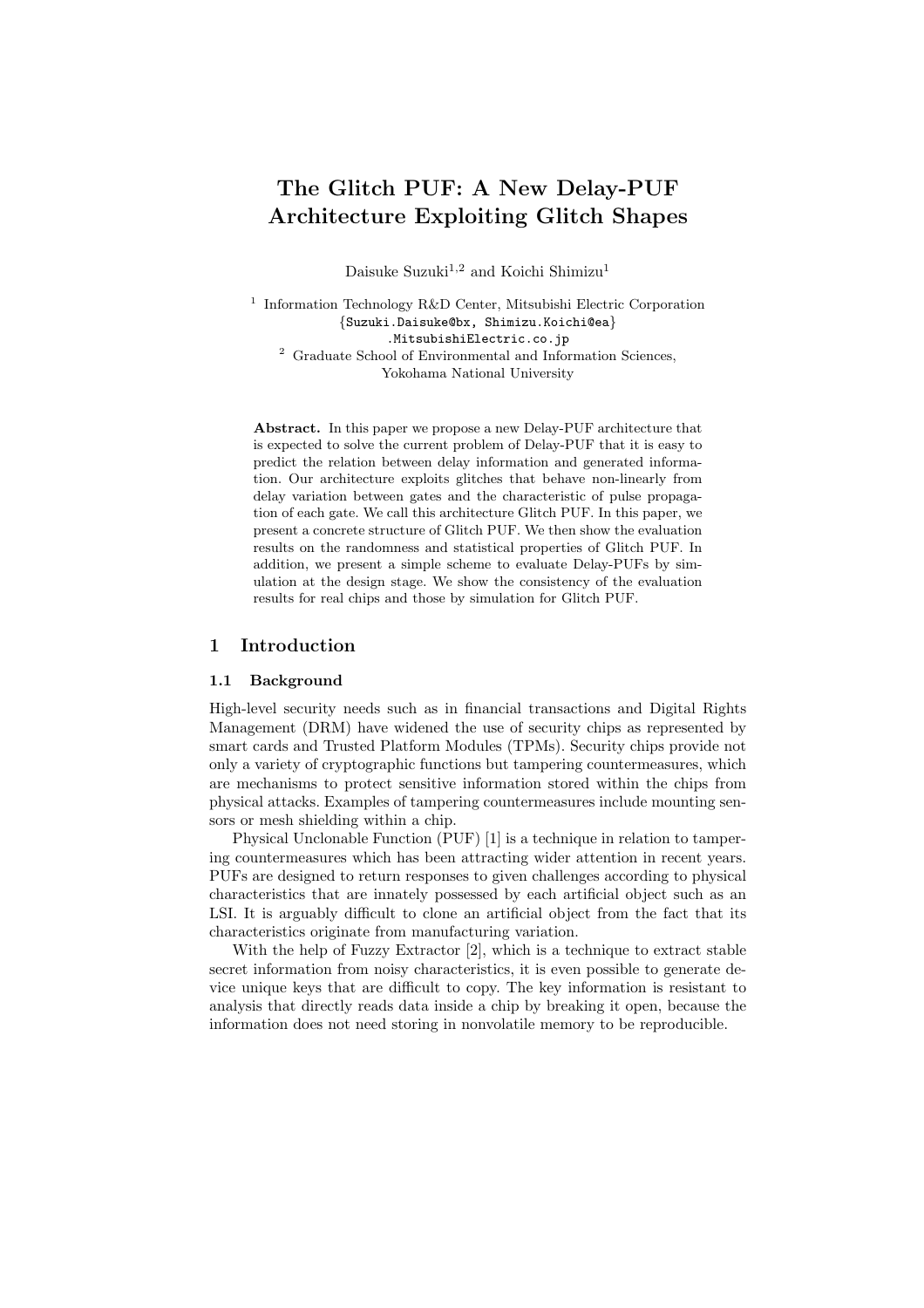PUFs are also advantageous in that they are feasible on general-purpose LSI such as FPGA and ASIC. There are many active research works on methods of PUF realization and generation of device unique keys [4–12].

SRAM-PUF is recognized as one of the most feasible and secure PUFs thus far because there have already been implementations of error correcting codes and universal hash functions optimized for it, which are needed for Fuzzy Extractor. It is, however, difficult to evaluate the information entropy and error rate of SRAM-PUF on ASIC chips before production because it, as well as Butterfly-PUF [8], exploits the metastable state of memory cells on power activation, where only a behavior model is available for the characteristics of the cells. The error rate is particularly changeable according to the process. In fact, Ref. [13] reports a much higher rate of error than that reported by the proposers [5], which implies the possibility that the error rate of SRAM-PUF changes on different target devices. On the other hand, the evaluation is possible on devices that are available before production such as FPGA.

As for Delay-PUF, security issues have been reported. It is shown that a machine learning attack can predict challenge-response pairs after a decent number of pairs are collected by self-evaluation [6]. Furthermore, although there have been proposed countermeasures such as Feed-Forward Arbiter PUF, which installs non-linear operations, and XOR-PUF, which is comprised of multiple Arbiter PUFs, it is shown that machine learning attacks are still applicable to those [14]. These issues originate from the simplicity of the circuit structure of Delay-PUF.

At the same time, however, Delay-PUF is advantageous in that delay information utilized by it has affinity with logic simulation, which is performed at the design stage. That enables to evaluate the amount of information of the PUF at an earlier stage of design process. At least, chip vendors must possess information about the delay variation since they need to embed the delay information in a cell library when they develop it.

On the other hand, Statistical Static Timing Analysis (SSTA), which is a design method for variation, has been intensely studied [15] now that increasing manufacturing variation prevents performance improvement as the process miniaturizes. SSTA is adopted by standard Electronic Design Automation (EDA) tools as PrimeTime. It is anticipated from these facts that logic circuit designers will be able to access information about delay variation in a near future.

# **1.2 Our Contributions**

We propose a new Delay-PUF architecture, which is expected to solve the easiness of predicting the relation between delay information and generated information. The proposed architecture exploits glitch waveforms that behave nonlinearly from delay variation between gates. We thus call this architecture *Glitch PUF*.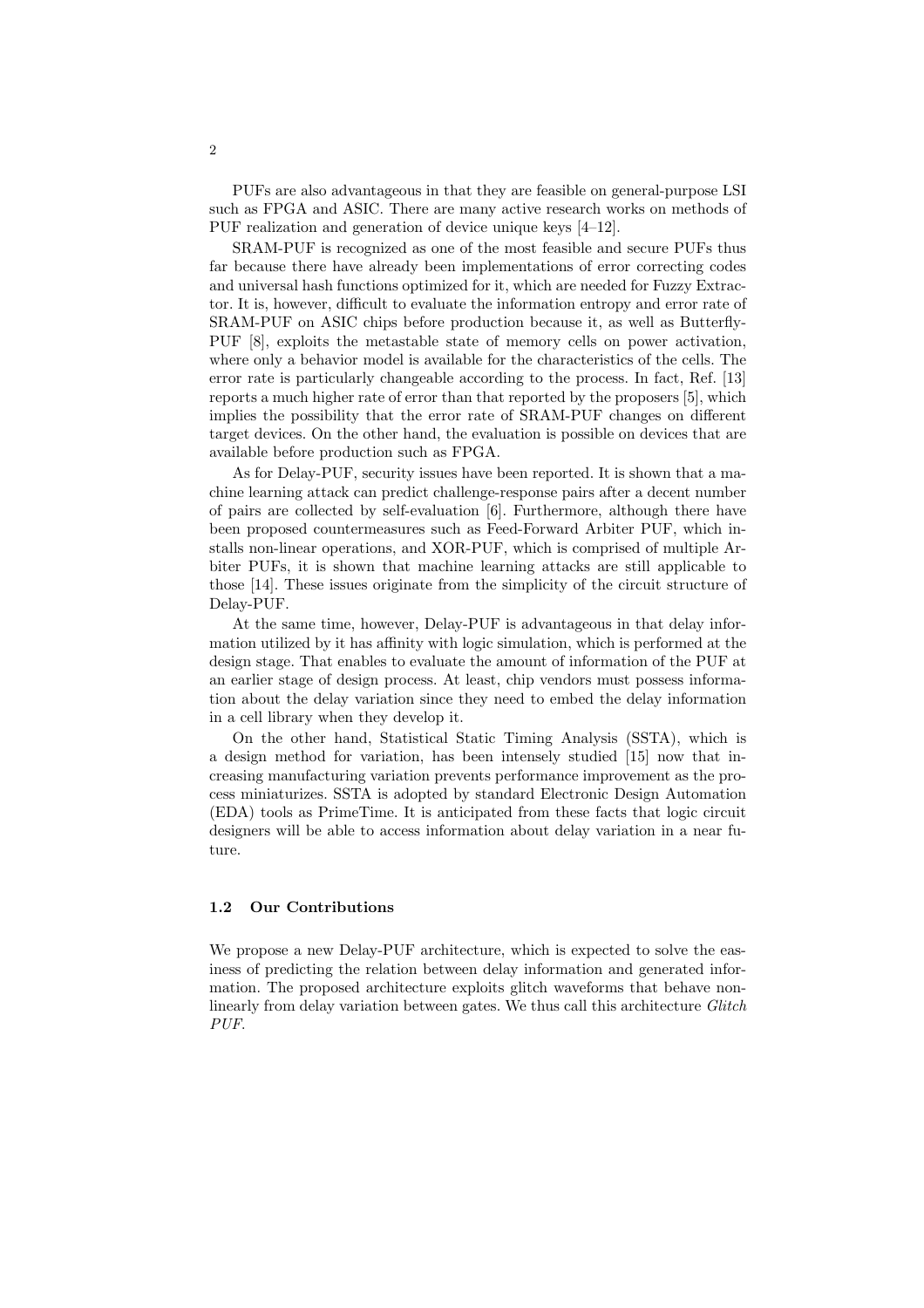In this paper, we show a concrete structure of Glitch PUF. We also present the results of the evaluation on randomness and statistical properties of Glitch PUF performed on FPGA.

As the second contribution, we present a simple scheme to evaluate the characteristics of Glitch PUF with simulation at the design stage. We show the consistency between the results using the scheme, and those for real devices.

# **2 Simulating Behavior of Delay-PUFs**

In this section, we discuss a concrete methodology to evaluate randomness and statistical properties of Delay-PUFs by simulation. The goal of this simulation is to evaluate the randomness and error rate of a Delay-PUF at its design stage. The reason that Delay-PUF circuits of the same design behave differently on each individual chip is that transistors hold characteristic variation (variation of threshold voltages  $V_{th}$ , to be concrete). The occurrence of errors even on the same chip results from the change of operating environment (static/dynamic IRdrop, change of temperature, etc.). By attributing these factors to the variation of gate delays, we attempt to realize the evaluation of the randomness and error rate.

The evaluation flow, shown in Fig. 1, is basically the same as an ordinary circuit design and timing evaluation. It is different in that delay variation is reflected before simulation.



Fig. 1. PUF evaluation flow by simulation

A Standard Delay Format (SDF) [16] in Fig. 1 is a file that defines representative delays for a target device, and used for delay analysis for a circuit. It is thus possible to evaluate the operating delays of the device under corner conditions using the delay values that corresponds to several operating conditions of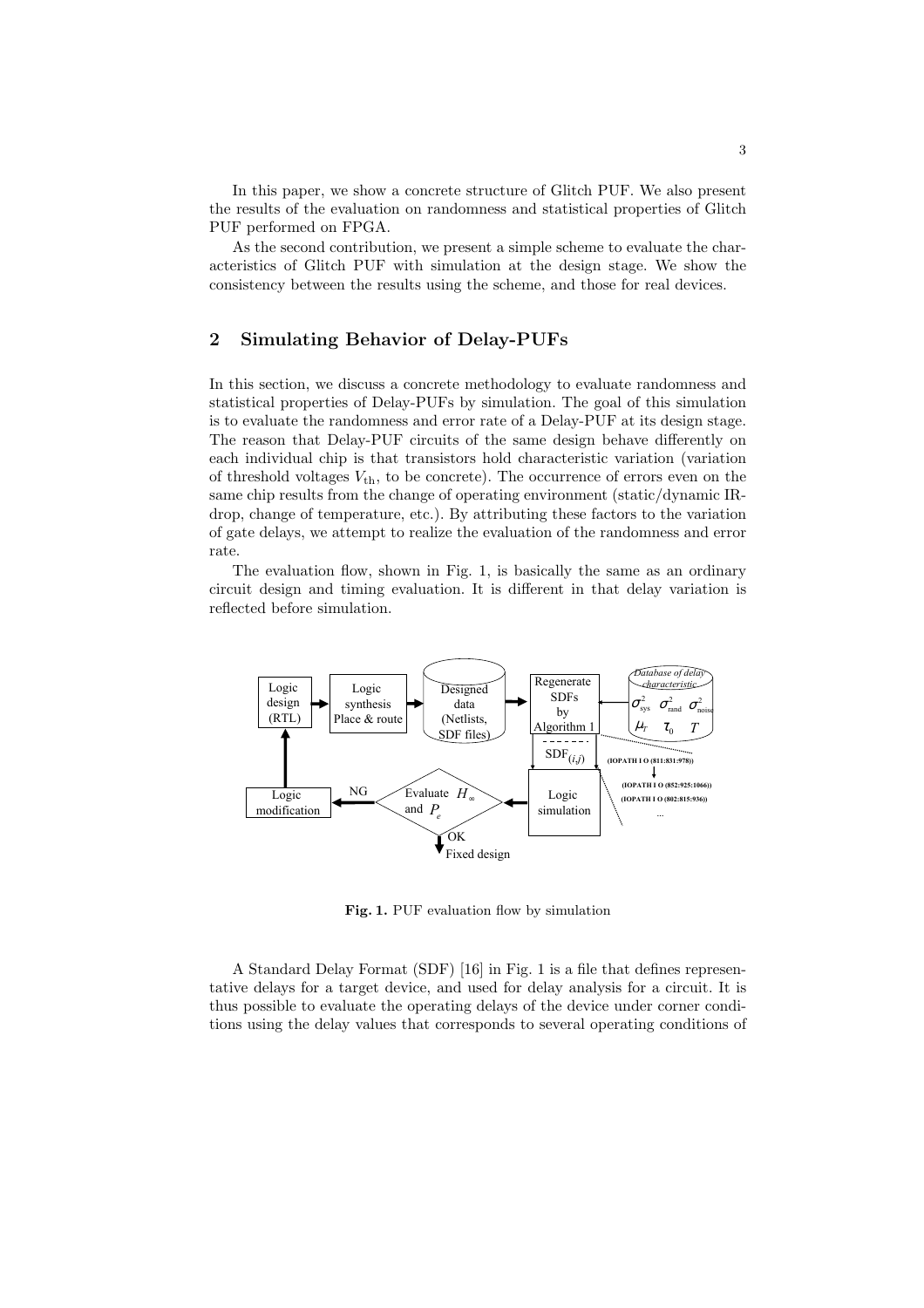the circuit. However, it is not possible to evaluate PUFs with SDFs as they are because the delay values are fixed while PUFs assume delay variation.

In order to reflect individual difference and environmental change, we perform simulation with a large number of SDFs varied from the original SDF according to the previously-extracted characteristics and distributions of process, supply voltage and temperature (PVT) of a device.

Process variation is generally classified into systematic variation and random variation [17]. Systematic variation is correlated with location in a wafer or a chip. It is represented by the performance difference between chips such as the speed grade of FPGA. Random variation is not related with spatial location of transistors. It is known to result from the fluctuation of the concentration of impurities. Environmental change is parameterized representatively by voltage and temperature. These parameters are evaluated for TEG chips on a startup of LSI fabrication.

On the contrary, the information about PVT variation on FPGA is not disclosed. We hence try to extract the parameters by observing the delays in a chain of inverters under various layouts and environments as in [18] on 16 FPGAs. The parameters are as follows.

- *·* Systematic delay variation between chips:  $\sigma_{\rm sys}^2$
- *·* Random delay variation within chips:  $\sigma_{\text{rand}}^2$
- *·* Environmental random delay variation such as from dynamic IR-drop:  $\sigma_{\text{noise}}^2$
- *·* Average fraction of designed delays under 0 *◦*C: *τ*<sup>0</sup>
- *·* Delay temperature coefficient: *µ<sup>T</sup>*

The following assumptions are made to calculate each parameter from measured delays.

- (1) Systematic delay variation within chips can be ignored.
- (2) The distributions are normal (with variances  $\sigma_{\rm sys}^2$ ,  $\sigma_{\rm rand}^2$ , and  $\sigma_{\rm noise}^2$ ).
- (3)  $\sigma_{\text{rand}}^2$ ,  $\sigma_{\text{noise}}^2$ , and  $\mu_T$  are constant for all chips.

Note here that all the parameters are represented as fractions of designed delay values in a SDF. It is then possible to simulate individual difference and environmental change based on the delays that EDA tools output reflecting gate depths, numbers of fanouts and layout difference.

Designed delay values  $d_1, \dots, d_{\text{MAX}_{\text{NodeNum}}}$  for each node defined in a SDF are changed by the following formula (Algorithm 1), where sampling *r* from a distribution  $N(0, \sigma^2)$  is denoted as  $r \leftarrow N(0, \sigma^2)$ .

# **3 Glitch PUFs**

In this section, we explain the architecture of the proposed PUF, which exploits glitch waveforms. It is thus called Glitch PUF.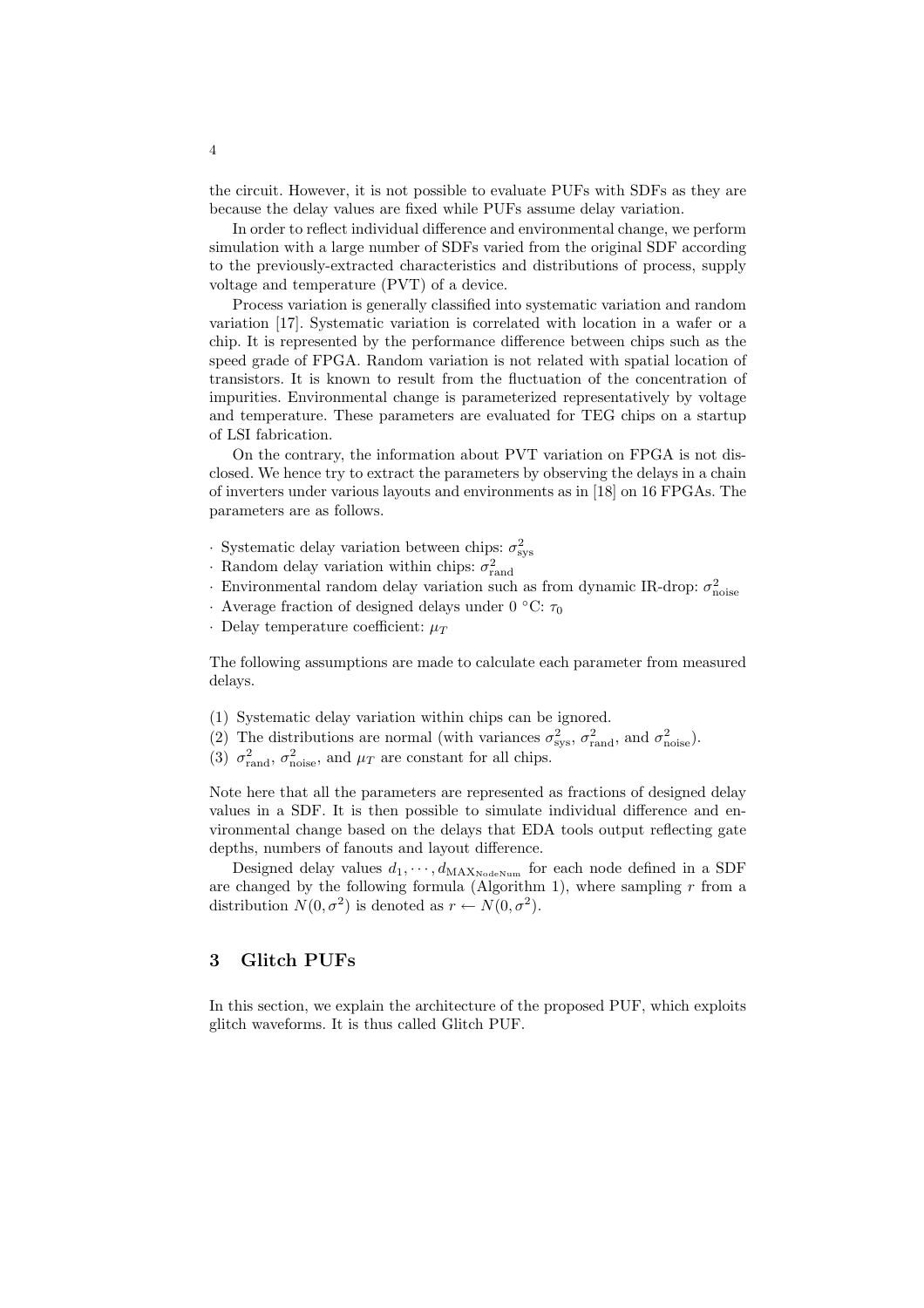**Algorithm 1** Regeneration of SDFs with Individual and Environmental Difference

**Setting:**  $\cdot$  MAX<sub>NodeNum</sub> nodes are included in the original SDF file. *·* MAXChipNum chips are simulated. *·* The response data for each chip is regenerated  $MAX_{\text{RepNum}}$  times to evaluate the error rate. *· T ◦*C is the operating temperature.  $\text{Input: } T, (d_1, \cdots, d_{\text{MAX}_{\text{NodeNum}}})$ **Output:**  $SDF_{(i,j)}$ ,  $0 \le i \le MAX_{ChipNum}$ ,  $0 \le j \le MAX_{RepNum}$ . 1: **for**  $i = 1$  to  $MAX_{ChipNum}$  **do** 2:  $r_{\text{sys}} \leftarrow N(0, \sigma_{\text{sys}}^2)$ 3: **for**  $j = 1$  to  $MAX_{\text{RecNum}}$  **do** 4: **for**  $k = 1$  to  $MAX_{\text{NodeNum}}$  **do** 5:  $r_{\text{rand}} \leftarrow N(0, \sigma_{\text{rand}}^2)$ 6:  $r_{\text{noise}} \leftarrow N(0, \sigma_{\text{noise}}^2)$ 7: *d*  $\mathbf{z}'_k := \left( (1+\mu_T \cdot T)(\tau_0 + r_{\rm sys} + r_{\rm rand}) + r_{\rm noise} \right) \cdot d_k$ 8: **end for** 9: WriteSDF<sub>(*i,j*)</sub>( $d'_{1}, \cdots, d'_{\text{MAX}_{\text{NodeNum}}})$ 10: **end for** 11: **end for**

## **3.1 Basic Idea**

We consider to simulate the behavior of a device at early design stages according to the characteristics of the device. The goal of this simulation is to estimate the amount of information of a PUF, especially its lower limit, without need to evaluate a large volume of real LSIs. As stated earlier, it is delay information that is most compatible with simulation at earlier stages of all characteristics. Then it is probable to be able to evaluate the amount of information of a PUF within the current scheme of logic circuit design, if the delay variation among devices is closely connected to the change of reponse of the PUF.

We consider possible behavioral difference of the same logic circuits with different delays. Examples of such behaviors are shown in Fig. 2. Fig. 2-(a) shows a basic one that there is a time difference between output changes from an input change. The time from an input change to an output change is, however, difficult to be exploited as a device unique key because it depends not only on the variation of gate delays inherent from manufacturing but also largely on the operating temperature and voltage. On reflection, Arbiter PUF by Lin et al. exploits the time difference between two signals to ensure stability against such environmental changes as shown in Fig. 2-(b). But it is known about Arbiter PUF that it is possible to predict challenge-response pairs (CRPs) by machine learning if a sufficient number of CRPs have been collected. Feed-Forward Arbiter PUF, which introduces non-linear operations as a countermeasure, is also possible to be attacked by machine learning [14].

The examples thus far describes behaviors from a delay difference for very simple logic circuits. From here, we discuss more general circuits such as Fig. 2- (c) that perform AND and XOR to multiple inputs. In this kind of circuit there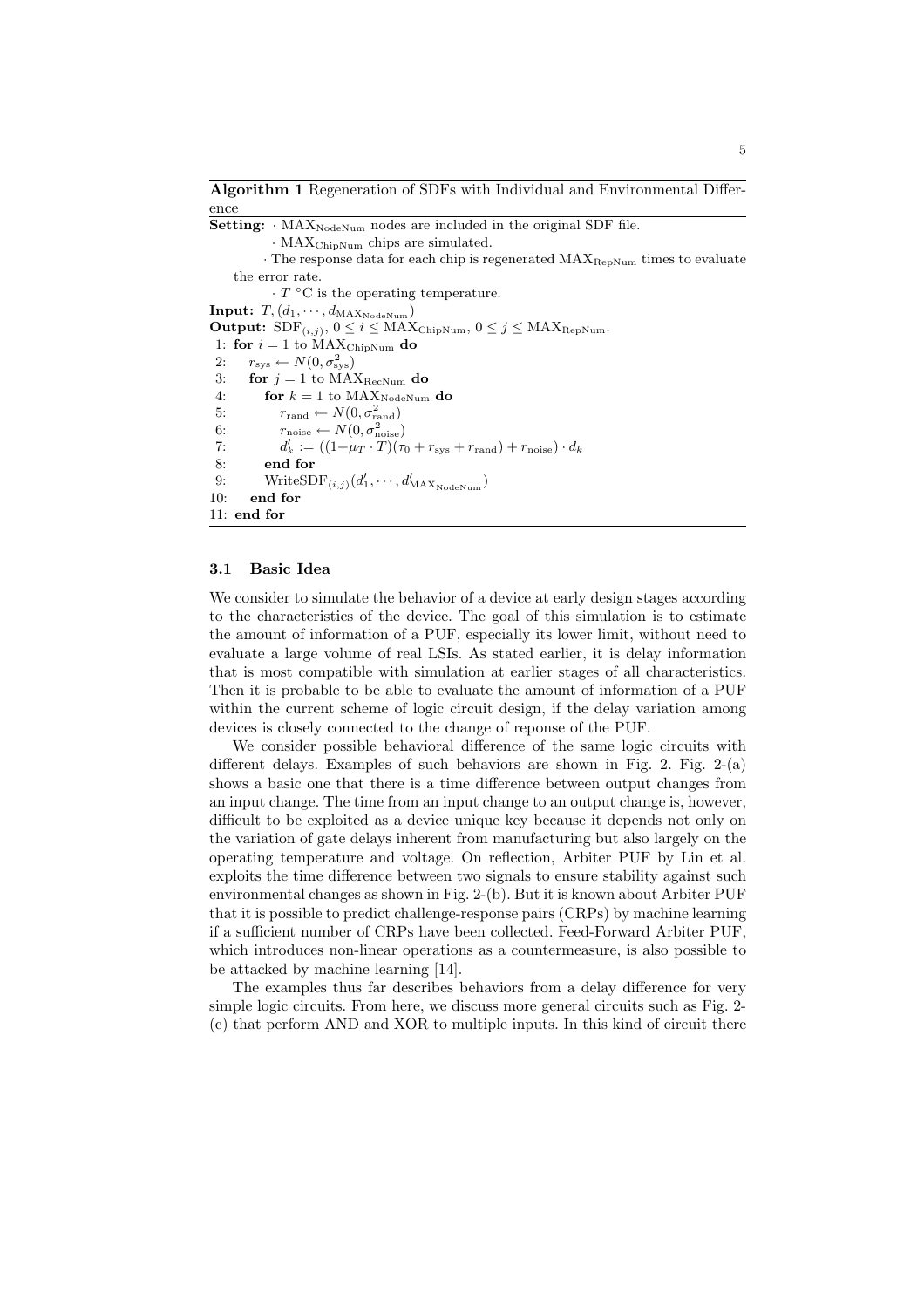

**Fig. 2.** Circuit behaviors for different delay values

**Fig. 3.** Sampling circuit

occurs a transient state of an output signal called a glitch from the delay difference between input signals, unless a particular condition holds. In the example in Fig. 2-(c), in case that input signals  $x_1, x_2, x_3$  all change from 0 to 1, there is a convex glitch at the XOR output from the difference of transition time between *x*<sup>1</sup> and *x*2. The glitch propagates to the AND output only if the transition of the input signal  $x_3$  reaches the AND gate faster than the glitch. If not on the contrary, the glitch does not propagate to the output, in which case the output remains unchanged. Furthermore, even if  $x_3$  is faster, the PATHPULSE [16] of the AND gate might prevent a narrow glitch from propagating. Notice here that for sufficiently wide glitches, their shapes are determined by the relation of delays, not by the absolute values of the delays. It is then anticipated that shapes of glitches are kept unchanged if the operating environment changes, like Arbiter PUF.

Now our attention is focused on glitches, which can take various shapes according to the order relation of delays between the inputs of each gate that consists in a logic circuit. We discuss a means of applying them to construct a PUF from here.

#### **3.2 Overall Sequence**

First of all, we describe a whole sequence of Glitch PUF. Glitch PUF consists largely of the three steps below.

STEP 1 Data input to a random logic STEP 2 Acquisition of glitch waveforms at the output STEP 3 Conversion of the waveforms into response bits

In the example of Fig.  $2-(c)$ , STEP 1 means causing changes to the inputs  $x_1, x_2, x_3$ . The accompanying glitch waveform at the output *y* is acquired as an *n*-bit data. The data is then transformed into a one-bit data *r* according to its shape. Changing the input in STEP 1 and iterating the steps, a bit sequence *R* is acquired as a response data *R*.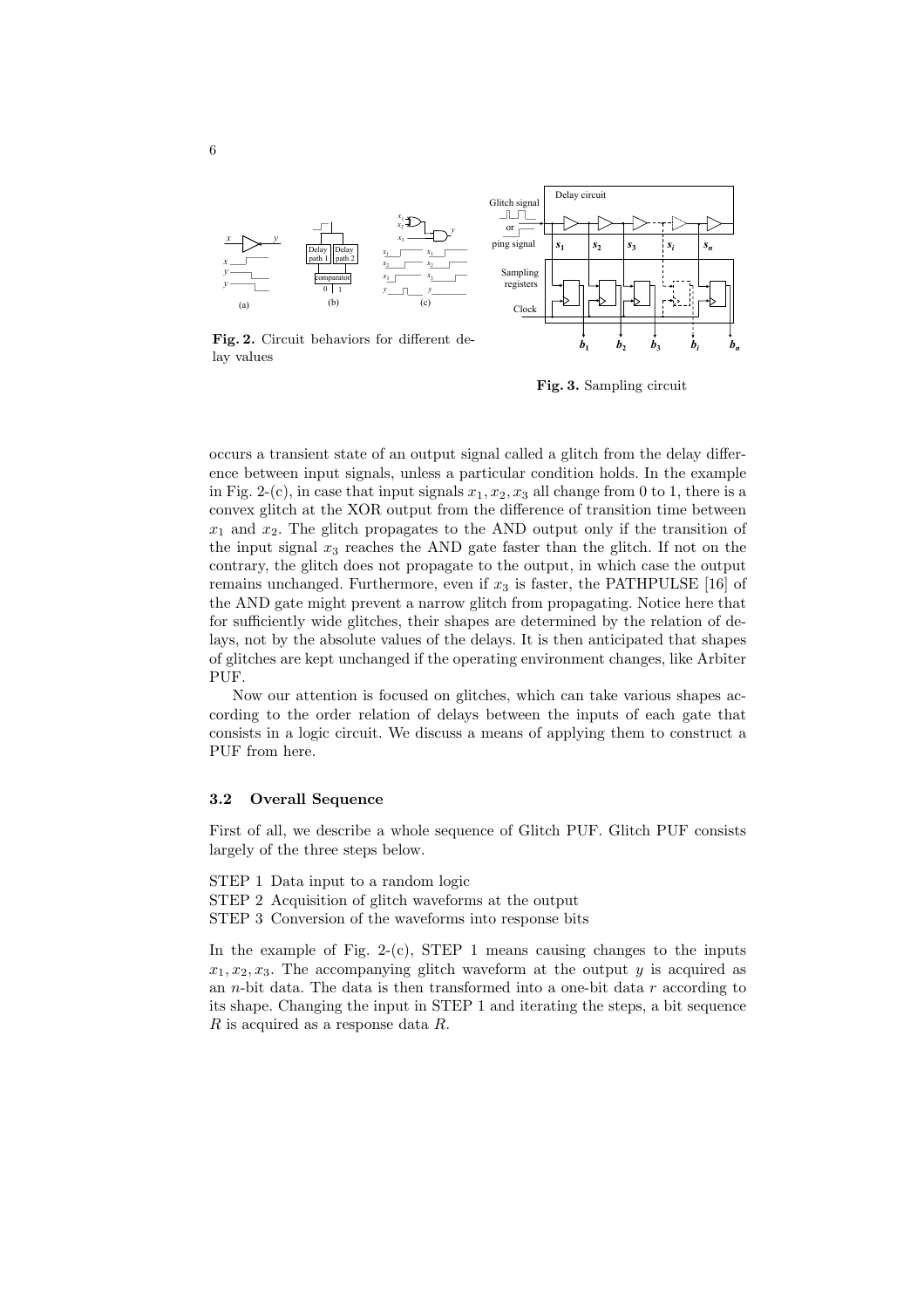

**Fig. 5.** Time order of sampling registers

Each subsection below describes the details of necessary techniques to realize the operations from STEP 1 to STEP 3.

#### **3.3 Acquisition of Glitch Waveforms**

As described in Section 2.1, we attempt to construct a PUF using glitches, which can take various shapes according to delay variation. The issue here is how to accurately acquire the shape of a pulse signal that happens only for a tiny period of time. At the same time, the acquisition process must be realized as a digital circuit for the goal of this paper.

The phase-shift method is one of the general solutions to the issue, where multiple clocks with different phases are prepared to sample a tiny pulse. The sampling accuracy is heightend as the number of different phased clocks is increased. The method is, however, not practical since it needs too many clock lines. Particularly in FPGA, there is a limited number of global clock lines with little jitter, from several to several dozen. Although the number of clock lines can be reduced by introducing time-division, the speed of acquisition decreases then. We hence adopt a method where the target data is shifted by a tiny period of time, and sampled by the same clock. Fig. 3 shows a sampling circuit of this method. We call this operation *glitch acquisition* hereafter. Note here that since the sampling period must be short for acquisition accuracy, it is required to reduce the delay deference between signals loaded into flip-flops (FFs) as much as possible by decreasing the buffer depths between signals, or using other elements with shorter delays in Fig. 3. As the delay difference decreases, though, clock jitter between FFs and wire or gate delay cannot be ignored. In this case, the orders of sampling positions of FFs, and their actual delays do not match as in Fig. 4, thereby permuting the time order of the sampled data. It probably becomes impossible to recover the glitch shape accurately. This problem also occurs for the aforementioned phase-shifting of clock.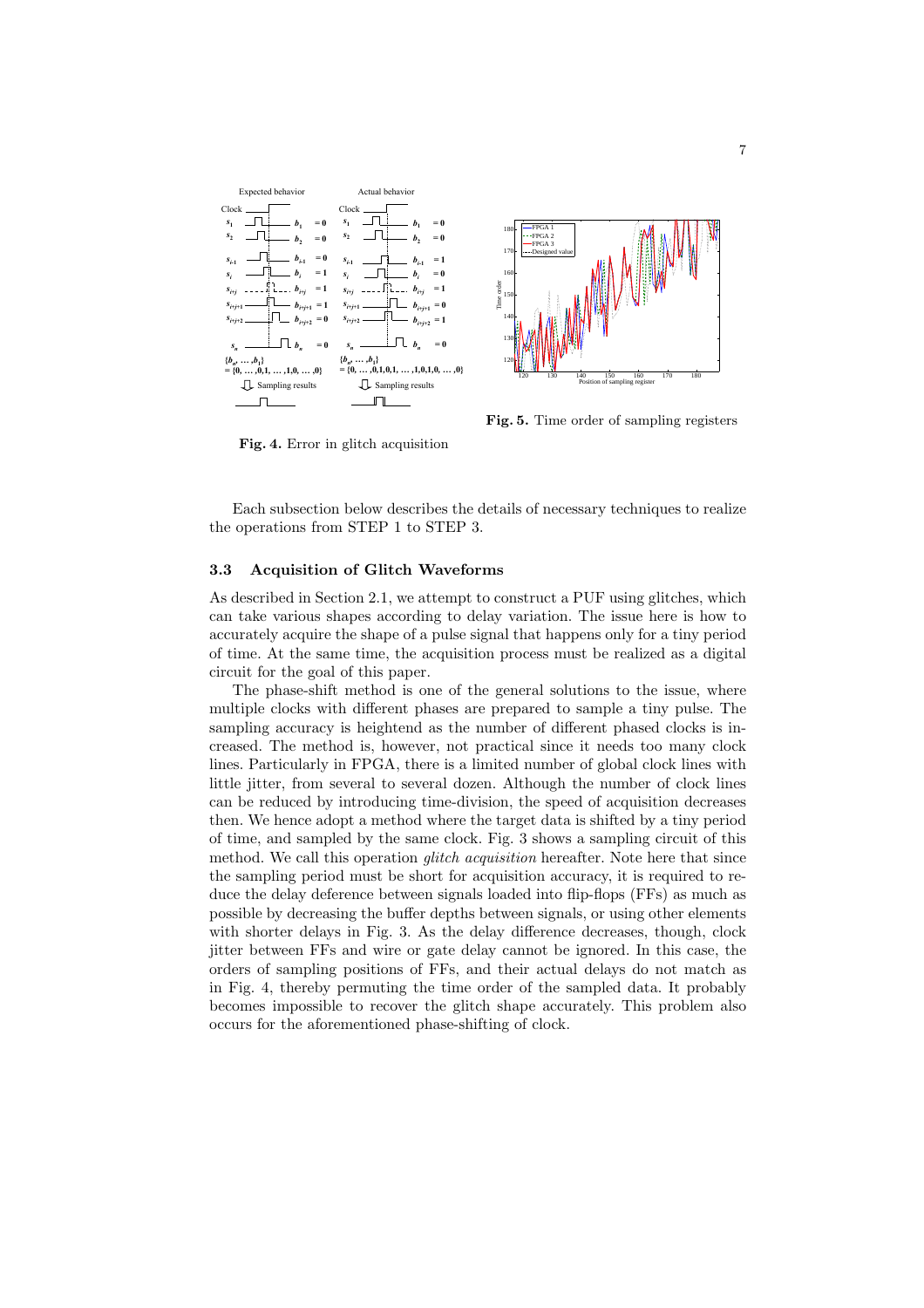

**Fig. 6.** With jitter correction

**Fig. 7.** Without jitter correction

We thus introduce a preprocessing shown below before performing glitch acquisition in order to determine the time order of the sampling result. A signal wire is added to generate a simple rising edge, called a *ping signal* hereafter. First, a ping signal is input to the sampling circuit in Fig. 3 and sampled. Then, each FF latches 1 or 0 if the ping signal reaches it before or after the clock, respectively. On the other hand, there is a variable delay circuit in the clock line, with which the above process is performed multiple times with different clock delays. The number of latching 1 is thereby counted for each FF. Lastly, the time order of the samplings is determined according to the order of the numbers. An example time order is shown in Fig. 5. The glitch shape is recovered after sorting the sampled data according to this order.

From here, the above-mentioned preprocessing is called *jitter correction* and the sorting according to the result of the jitter correction is called *sorting*. The results of glitch acquisition with and without jitter correction are shown in Fig. 6 and Fig. 7 respectively.

#### **3.4 Conversion to Response**

One-bit value is converted from the glitch waveforms acquired as digital data by the above sampling method. We describe a means to convert the parity of the number of rising edges in a glitch waveform. The parity can be detected with differential and addition processing implemented in hardware or software. This detection is called *shape judgment*.

It is still difficult to acquire the time order of FFs completely even though the aforementioned preprocessing is performed. When the sorted time order is different from the actual order of the circuit, a glitch waveform like Fig. 4 is acquired, where there are narrow pulses near the edges. This kind of phenomenon is an unstable behavior occurring when the clock delays between FFs are close. As a result, the shape judgment can be different for each trial of glitch acquisition. In addition, an extremely narrow pulse can cause the same phenomenon due to the PATHPULSE mentioned previously.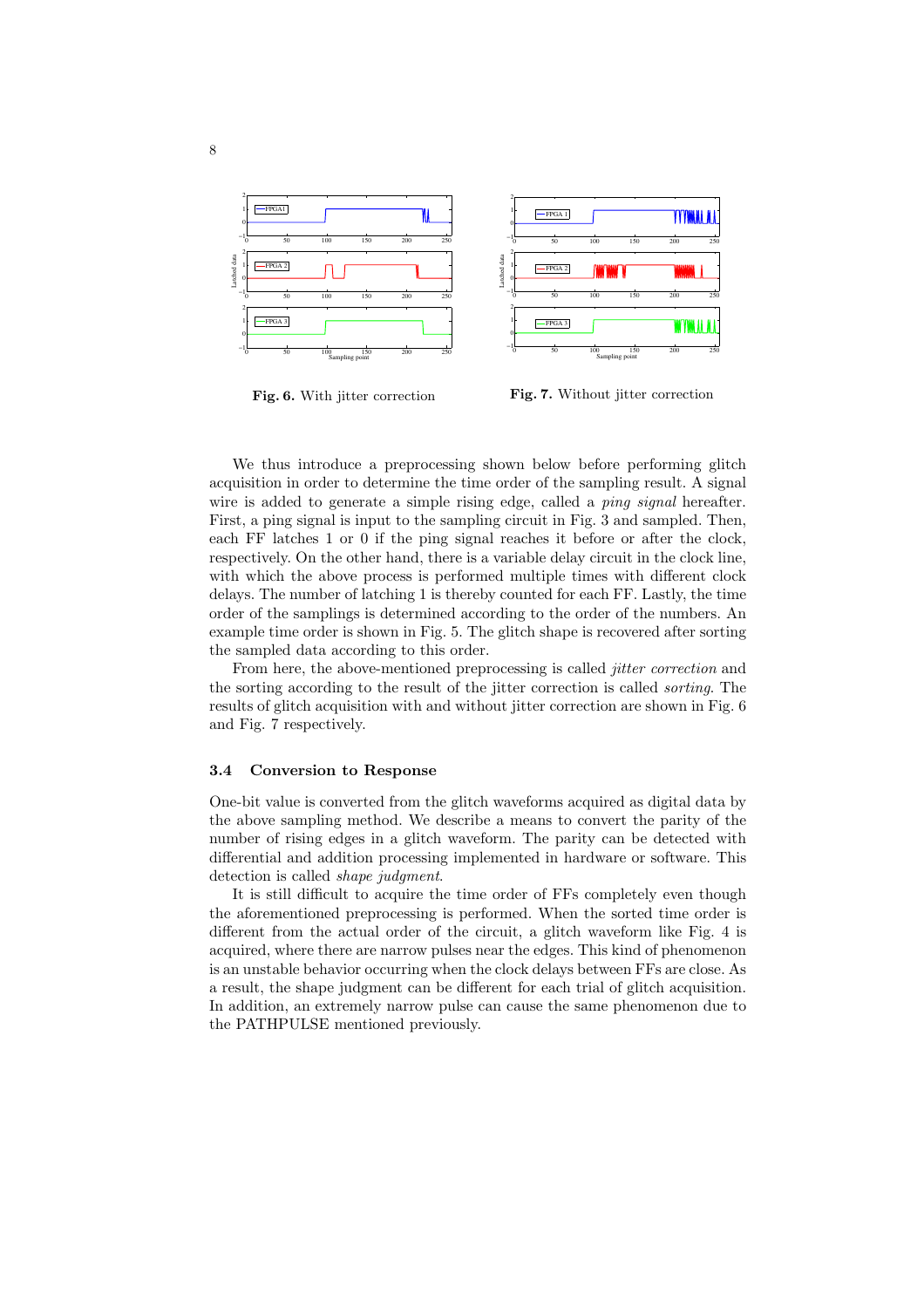

**Fig. 8.** Conversion from glitch waveform to response with filtering

**Fig. 9.** Whole structure of Glitch PUF

We decide to perform a processing as shown in Fig. 8 to ignore pulses with widths less than a threshold *w*. This processing is called *filtering* hereafter.

#### **3.5 Reliability Enhancement**

In order to improve the error rate of the shape judgment, we utilize the feature that the same processing can be performed multiple times. That is, the final output is determined by majority after multiple trials of shape judgment are performed for the same input transition. In particular, when the initial key is generated such as by Generate (Gen) in Fuzzy Extractor [2], only such inputs as acquire the same outputs for *M* iterations are used. In this case, performing shape judgment *M* times for each of *N* input changes generates an *N*-bit mask as well as an *N*-bit response. Value 1 of a mask bit means that the bit position is used for key generation, and vice versa. The mask is output as part of Helper Data.

In methods such as suggested in Ref. [12], a probability distribution of errors is output as Helper Data when performing Gen and soft-decision is performed in the process of Reproduce (Rep) [2]. The amount of information is preserved although the error distribution is made public. On the contrary, the amount of information is reduced by the masking process. In Glitch PUF, bit positions with high error rates are determined for each chip and the number of them is small. We therefore choose to mask them and reduce the size of the necessary error correcting circuit.

#### **3.6 The Architecture**

Fig. 9 illustrates the circuit architecture of Glitch PUF. Glitch PUF consists mainly of control registers, data registers, a glitch generator, a sampling circuit, and two kinds of delay circuit. The control registers in Fig. 9 store the control parameters listed below.

*·* SELgc: Selection signal to glitch generator (log *u* bits)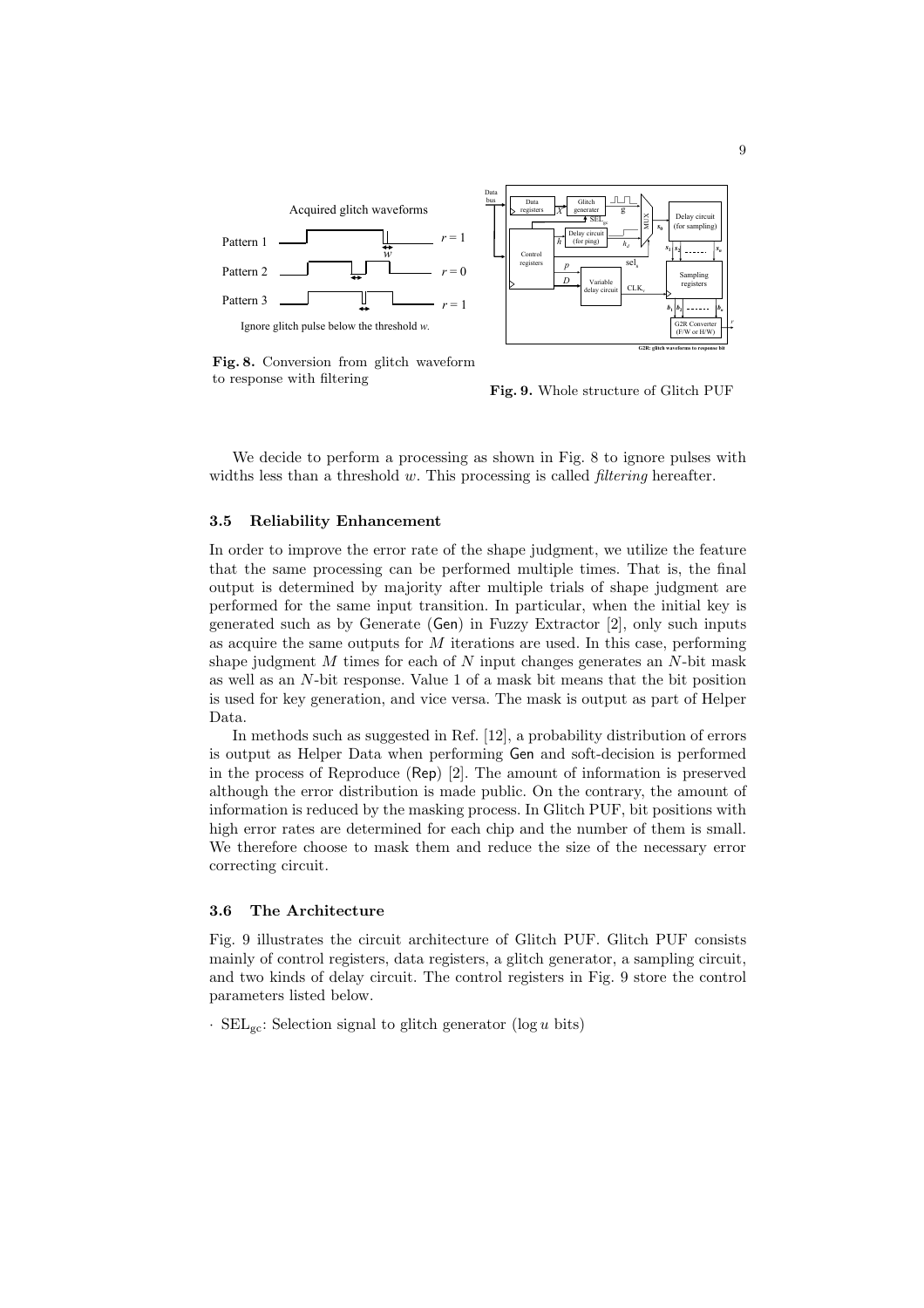

**Fig. 11.** Variable delay circuit

- *·* sels: Input selection signal to sampling circuit (1 bit)
- *· h*: Ping signal (1 bit)
- *· D*: Delay specifier signal to variable delay circuit (*q* + *q ′* bits)
- *· p*: Trigger signal (1 bit)

The data registers store the data *X* (*u*-bit) input into the glitch generator. The glitch generator is comprised of a combinational circuit and a *v*-1 selector, where the circuit performs  $Y = f(X)$  defined for *X* in Fig. 10 and the selector selects one bit out of *v* bits of *Y* according to a selection signal  $\text{SEL}_{\text{gc}}$ . The delay circuit for the ping signal consists of a buffer chain, thereby outputting  $h_d$ , a delayed signal of *h*. The depth of the chain is determined at the design stage by simulation evaluating the occurrence timing of the glitch signals generated in the glitch generator. We describe the details in the next section. The sampling circuit, as discussed in Section 3.3, is constructed of a buffer chain and FFs shown in Fig. 3. It is noteworthy that when implementing a Glitch PUF on FPGA, the sampling resolution can be heightened by utilizing carry paths of addition circuits as a buffer chain rather than implementing the chain in Lookup tables (LUTs). The variable delay circuit is also implemented with carry paths to minimize the step size of delay by which the delay can be varied. At the same time, however, the range of the variable delay must be wider than that for sampling. Hence, the circuit requires large area if it is all constructed of carry paths. The issue can be avoided by combining delay circuits on carry paths and LUTs as in Fig. 11, thereby keeping a wide variable range and high resolution at the same time.

In this paper, the process until the sampling is implemented on hardware and the rest is on firmware in order to observe the behavior of the generated glitches.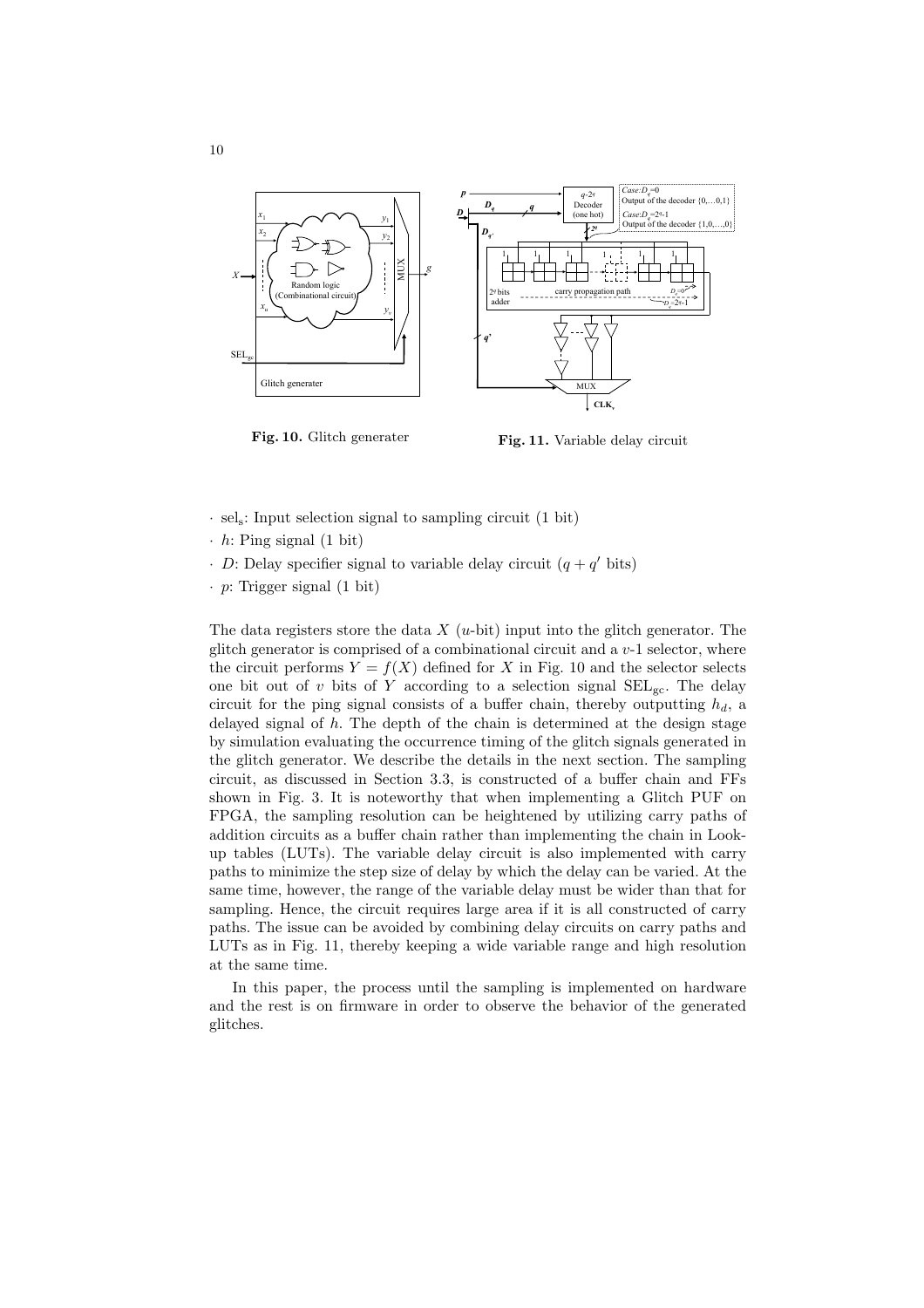

**Fig. 12.** Timing conditions for the designing parameters

# **3.7 Adjustment of the Design Parameter**

In order to realize efficient glitch acquisition, parameters need to be adjusted for each circuit in Fig. 9 at the design stage. The parameters are as the following.

- *· n*: The number of FFs in the sampling circuit
- *·* delays: The delay value of the buffers inserted between the signals of the sampling circuit
- *·* ranges: The sampling range of the sampling circuit
- *·* rangeg: The range of glitch occurrence in the glitch generator
- range<sub>CLK</sub>: The variation range of the variable delay circuit
- $\cdot$   $t_q$ : The time of the central value in the range of glitch occurrence
- *· th*: The time of rising of the delayed ping signal *h<sup>d</sup>*

Fig. 12 illustrates the relationship between each parameter.  $n$  and delays are related to the sampling range and resolution. range<sub>s</sub> is about  $n \cdot$  delay<sub>s</sub>. To acquire glitch shapes, it must hold that  $range_g < range_s < range_{CLK}$ . We discuss a design procedure to realize the relation in what follows.

At first, the time range range<sub>g</sub> where glitches can occur at the input of the sampling circuit, and the occurrence timing  $t<sub>q</sub>$  are estimated by logic simulation with delay information. That is performed when the logic of the glitch generator is fixed. Second, *n* and delay<sub>s</sub> are determined such that the equation range<sub>g</sub>  $\lt$ range<sup>s</sup> holds. Here, the sampling resolution can be heightend by selecting a cell from the target platform as a buffer such that delay<sup>s</sup> is as small as possible. As a result, it is *n* that actually needs determining. The implementation in this paper sets range<sub>s</sub> to be more than twice range<sub>g</sub> as a design margin. Also, the buffer depth in the variable delay circuit is configured such that  $range_{CLK}$  is around twice range.

Next, the buffer depth in the delay circuit for the ping signal is configured such that  $t_q \simeq t_h$  for the previously determined  $t_q$ . The configuration is not only used to calculate the time order of the sampling results. It is also to determine the delay specifier signal *Dg* in the variable delay circuit, which is for acquiring glitch shapes. The details are as follows. Sampling the ping signal is performed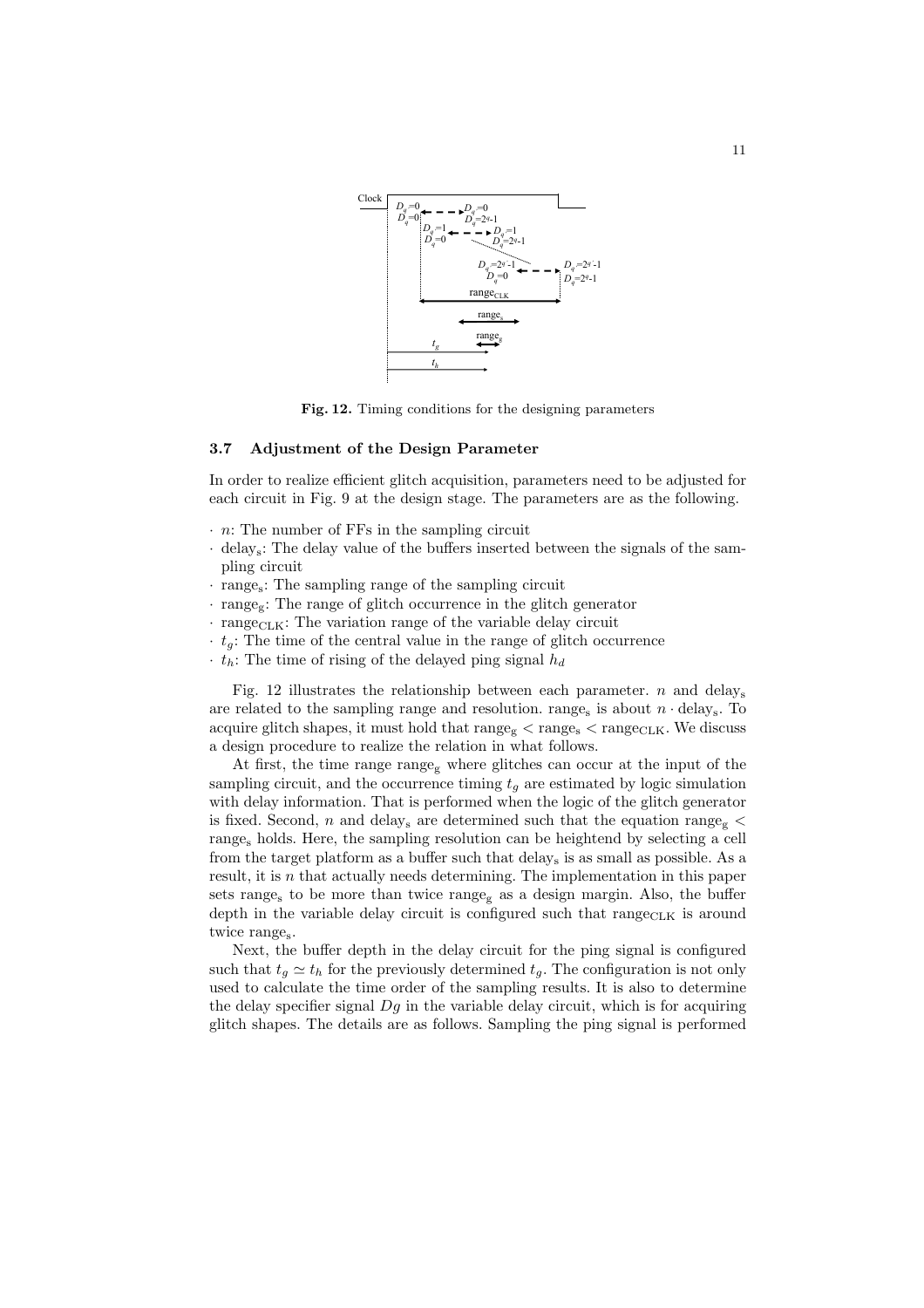with *D* being incremented from its minimum to maximum values. *Dg* is set to be the *D* when a certain FF around the center of the sampling results latches 1 for the first time. Glitch waveforms can thereby be sampled around the center of the sampling range since the glitch occurrence range is configured to be in the same range as the ping delay. However, range<sub>s</sub> and range<sub>CLK</sub> must have margins, like twice/half something as stated earlier, because it is generally difficult to accurately configure the delay between signals.

# **4 Experimental Results**

This section presents the results of evaluating the randomness and statistical properties for an experimental implementation of Glitch PUF on FPGA. The experiment is performed for Spartan-3A evaluation boards by AVNET that mount one XC3S400A-4FT256, a Xilinx FPGA. 16 boards are used. We build a System-on-a-Chip (SoC), mounting on an FPGA a soft-macro CPU (MicroBlaze), UARTs, and memory controllers as well as a PUF circuit. Table 1 shows the specification of the implementation environment. The process after the shape acquisition mentioned above is performed by firmware on a MicroBlaze mounted on the same FPGA as the circuits are implemented on. AES SubBytes is used as the glitch generator since its logic is complex and circuit structure is well studied by designers of cryptographic hardware. The sampling circuit is implemented with 256 FFs. The variable delay circuit consists of a 256-bit addition circuit, and an LUT-based buffer chain whose depth of LUT can be 4, 8, 12, and 16 with a 4-1 selector.

We perform a basic experiment on delay characteristics described in Section 2 in order to extract the parameters for the same FPGA boards needed for the simulation of PUF. The parameters are shown in Table 2. The parameters are calculated as fractions of corresponding worst-case delays defined in SDF generated by an EDA tool after the layout. Using Table 2, we regenerate a number of SDFs according to Algorithm 1, and evaluate the randomness and statistical properties by simulation. The results are also shown in this section.

# **4.1 Inter-Chip Variation**

Fig. 13 is a histogram of Hamming distances between PUF outputs of two different FPGAs out of 16 (i.e. 120 combinations). This evaluation is a general way to show how different responses of chips are. The result shows that about 850 bits out of 2048 bits are different between chips. Fig. 14 shows the result of the same evaluation by simulation. Comparing Figs. 13 and 14, it is seen that the simulation is able to evaluate the randomness of responses generated by real chips.

Table 3 shows the min-entropy of the probability distribution of the response acquired through the experiment, and of the distribution of the masked response described in Section 3.5. Masking reduces the min-entropy of the original distribution since it discards the response bits that are judged to be unstable at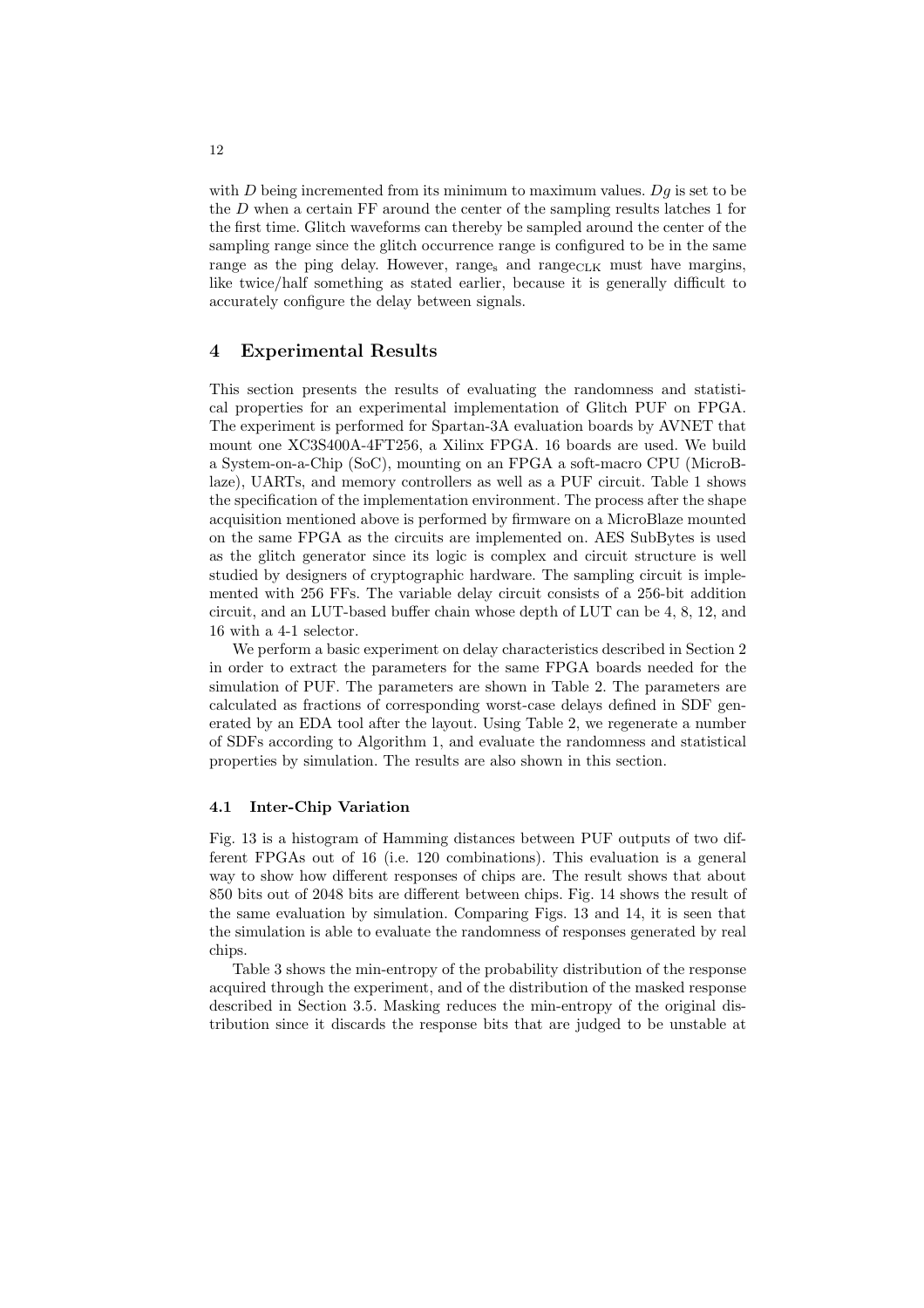| Implementation environment                     |                                      |  |
|------------------------------------------------|--------------------------------------|--|
| Logic synthesis, P&R                           | Xilinx Platform Studio 10.1.03i      |  |
| Simulator                                      | NC-Verilog                           |  |
| Target FPGA                                    | Xilinx XC3S400A-4FTG256C (16 boards) |  |
| $MAX_{ChipNum}$                                | 1000                                 |  |
| $\rm MAX_{RepNum}$                             | 1000                                 |  |
| Number of bits of generated responses $N 2048$ |                                      |  |
| Specification of Glitch PUF                    |                                      |  |
| Glitch generator                               | AES SubByte (composite field)        |  |
| Design parameter $(n, u, v, q, q')$            | (256, 8, 8, 8, 2)                    |  |
| Filtering parameter $w$                        | $\overline{2}$                       |  |
| Reliability Enhancement parameter M            | 10                                   |  |
| SLICEs used                                    | 891/3584 (Whole SoC 3186/3584)       |  |
| Operating frequency                            | $50$ MHz                             |  |

**Table 1.** Specification of experimental environment

**Table 2.** Delay characteristics

| Systematic delay variation $\overline{\sigma_{\rm sys}^2(\%^2)}$                     | 2.5037   |
|--------------------------------------------------------------------------------------|----------|
| Random delay variation $\sigma_{\text{rand}}^2(\%)^2$                                | 5.3091   |
| Environmental random delay variation $\sigma_{\text{noise}}^2(\%)$ 0.0310            |          |
| Average fraction of designed delays $\tau_0$ (%)                                     | 156.9727 |
| Delay temperature coefficient $\mu$ <sup><math>\tau</math></sup> (%/ <sup>o</sup> C) | 0.1401   |

Gen. However, the reduction rate is only around 30% for the experimental Glitch PUF, indicating that the amount of information is still sufficient if the unstable bits for each chip are discarded. Table 3 also proves that the min-entropy loss from masking can be evaluated at the design stage by simulation.

It is also noteworthy in Table 3 that there is an interesting relationship between  $H_{\infty}(R)$ ,  $\sigma_{sys}^2$ , and  $\sigma_{rand}^2$ .  $H_{\infty}(R)$  changes sensitively to the change of  $\sigma_{\text{rand}}^2$  while it does not to the change of  $\sigma_{\text{sys}}^2$ . In other words, Glitch PUF ensures the amount of information of the response data from the random delay variation within chips rather than from the systematic delay variation between chips. The result implies that Glitch PUF can guarantee the randomness for chips on the same wafer as well as for chips on different wafers, or from different lots. In addition, it is arguably possible that the randomness of Glitch PUF further improves for latest devices because random delay variation tends to enlarge as the process miniaturizes.

# **4.2 Intra-Chip Variation**

It is desirable for a PUF to stably generate the same response for the same FPGA. Fig. 15 plots the Hamming distances between the initial response and 100 responses measured thereafter, all of which are masked. The measurements are at normal temperature and voltage (24*◦*C,1.20*V* ), and averaged for 16 FPGAs.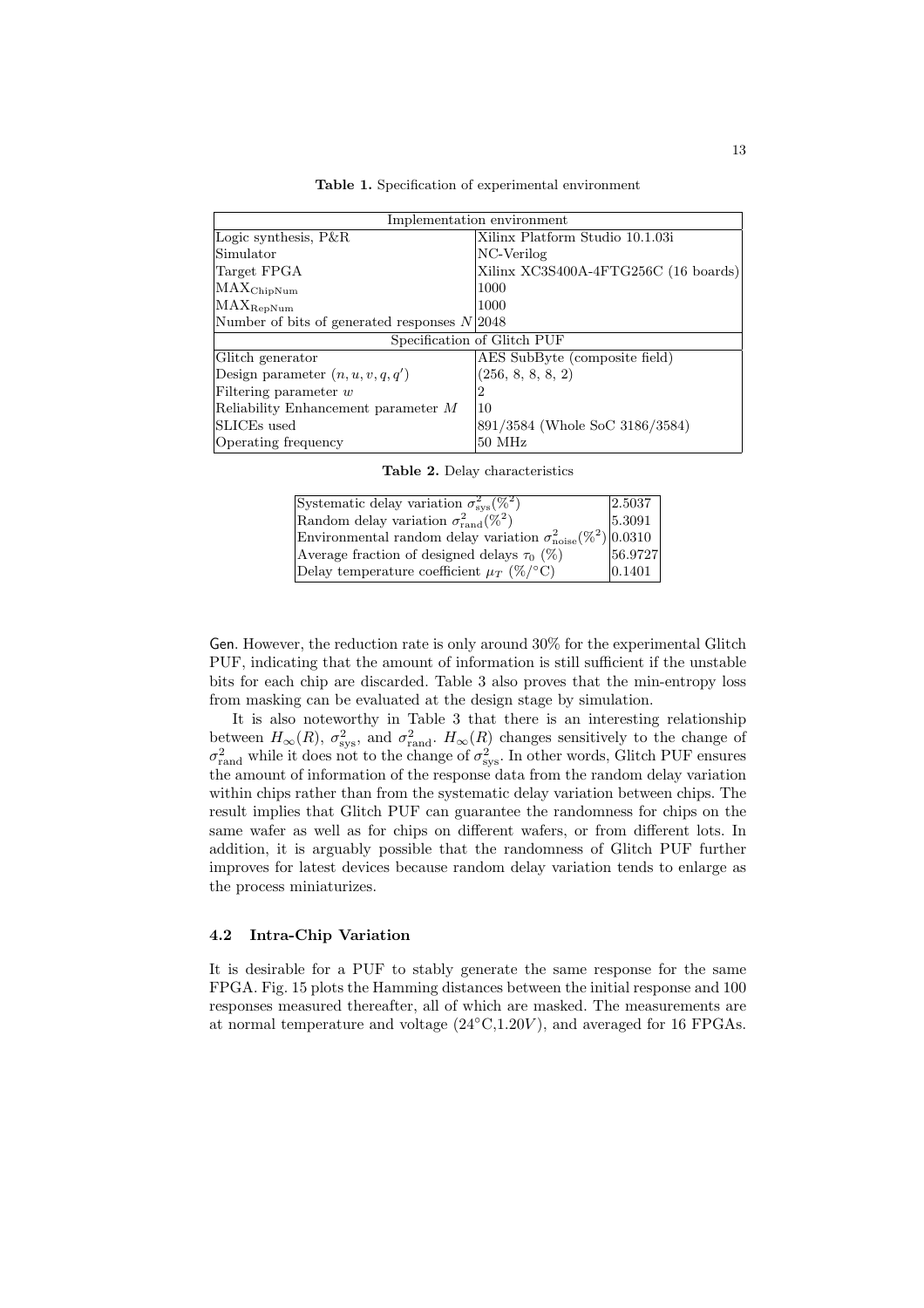

**Fig. 13.** Hamming distances of response **Fig. 14.** Hamming distances of response data between FPGAs (actual chips) data between FPGAs (simulation)

| Simulation results $(24^{\circ}C)$                                     |       |                                           |  |
|------------------------------------------------------------------------|-------|-------------------------------------------|--|
| Variation                                                              |       | $H_{\infty}(R) H_{\infty}(R \text{Mask})$ |  |
| $(\sigma_\mathrm{sys}^2, \sigma_\mathrm{rand}^2)$                      | 1,043 | 702                                       |  |
| $((2 \cdot \sigma_{\rm sys})^2, \sigma_{\rm rand}^2)$                  | 1,068 | 721                                       |  |
| $((\frac{1}{2} \cdot \sigma_{sys})^2, \sigma_{\text{rand}}^2)$         | 1,046 | 703                                       |  |
| $(\sigma_\mathrm{sys}^2, (2 \cdot \sigma_\mathrm{rand})^2)$            | 1,167 | 811                                       |  |
| $(\sigma_\mathrm{sys}^2, (\tfrac{1}{2} \cdot \sigma_\mathrm{rand})^2)$ | 828   | 546                                       |  |
| FPGAs                                                                  | 1,156 | 649                                       |  |

**Table 3.** Change of information amount against change of variations

The mean error rate is around 1.3%. Next, as Fig. 17 shows, the maximum error rate in the rated temperature range is about 6.6 % at 80*◦*C, which is less than the half of  $15\%$  assumed in Ref. [11]. In addition it is shown by Figs. 16 and 17 that the change of the error rate with respect to the temperature can be evaluated by simulation with high accuracy.

Next, we discuss the effect of masking. Fig. 18 is a histogram of error rates for each bit of the 2048-bit response data at normal temperature and voltage. It is clear that there are many bits with error rates higher than 0.1 when masking is not performed. At the same time, most of these bits are removed by masking, which correctly treats the response data. Masking is effective for Glitch PUF since it greatly lowers the error rate, although the min-entropy decreases by about 30 % as stated earlier.

#### **4.3 Secrecy Rate**

In Ref. [19], the secrecy rate is defined to be  $I(R, R')$ , the mutual information of the response data at Gen *R*, and at Rep *R′* . The average secrecy rate of Glitch PUF is calculated to be 0.26 per bit from the aforementioned experimental results. This is about 1/3 that of SRAM-PUF. At the moment, Glitch PUF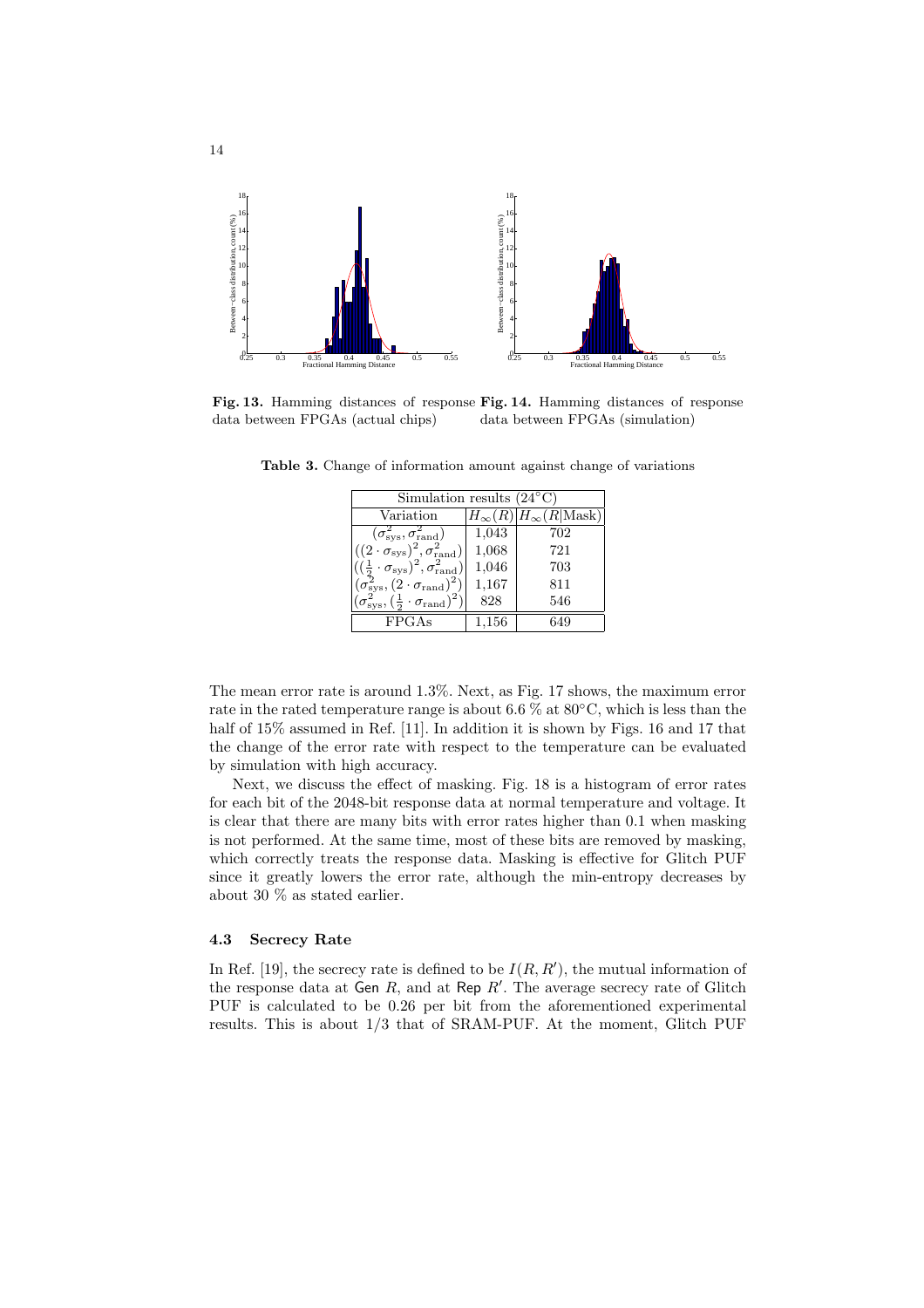

**Fig. 15.** Hamming distances between re-**Fig. 16.** Hamming distances between response data for the same FPGA (actual sponse data for the same FPGA (simulachips) tion)

is thus inferior to SRAM-PUF in the efficiency to generate secret information. However, delay-PUFs including Glitch PUF have the advantage of being able to evaluate the secrecy rate by logic simulation, the same way as explained in the previous sections. On the contrary SRAM-PUF requires analog simulation like SPICE to evaluate the same thing.

# **5 Conclusions**

In this paper, we propose Glitch PUF, which is a new Delay-PUF for the purpose of remedying a problem about the previous Delay-PUFs, that is, the easiness to predict the relationship between delay information and generated information. Glitch waveforms occurring at the output of a random logic behave non-linearly from delay variation between gates and the characteristic of pulse propagation of each gate. We present a method to accurately acquire the waveforms and to convert them into response bits. In addition, we prove the feasibility of Glitch PUF by evaluation of the randomness and statistical properties for an FPGA. Furthermore, we show a simple scheme to evaluate the characteristics of Glitch PUF. Using the scheme, we confirm the consistency of the evaluation results for real chips and those by simulation.

Lastly, we list open problems below.

- *·* Construct a glitch generator that brings high amount of information and low error rate .
- *·* Model machine learning attacks to Glitch PUF.
- *·* Construct an error correcting code and universal hash function suitable for Glitch PUF.
- *·* Model logic simulation for voltage change and aging degradation through acceleration test, and evaluate them on real chips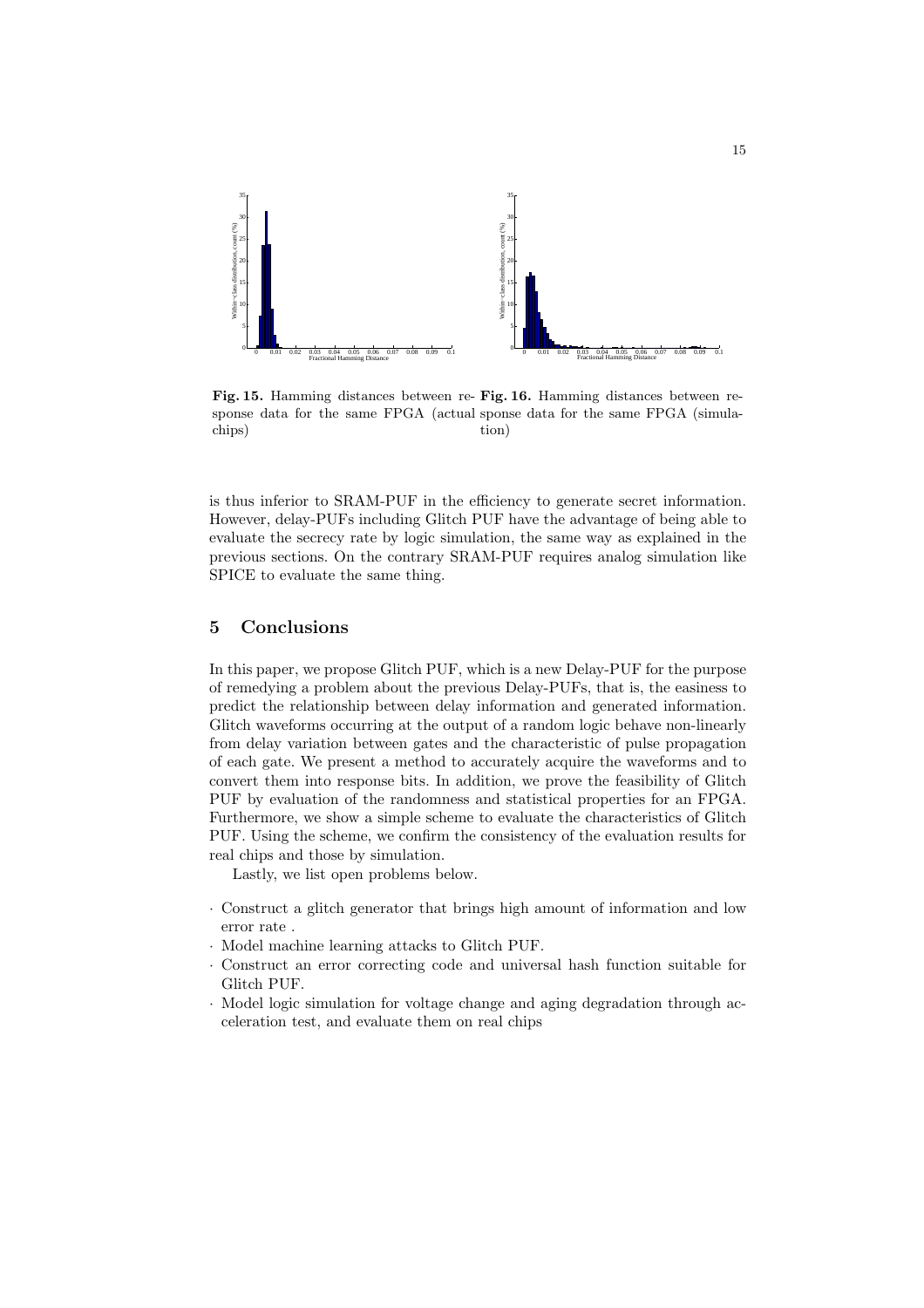

**Fig. 17.** Change of error rate accompanying temperature change



**Fig. 18.** Reduction of error rate by masking

# **References**

- 1. R. S. Pappu, "Physical One-way Functions," Ph.D. Thesis, M.I.T., http://pubs. media.mit.edu/pubs/papers/01.03.pappuphd.powf.pdf, 2001.
- 2. Y. Dodis, M. Reyzin and A. Smith, "Fuzzy Extractors: How to Generate Strong Keys from Biometrics and Other Noisy Data," Eurocrypt 2004, LNCS 3027, pp. 523-540, Springer-Verlag, 2004.
- 3. P. Tuyls and L. Batina, "RFID-Tags for Anti-Counterfeiting," CT-RSA 2006, LNCS 3860, pp. 115-131, Springer-Verlag, 2006.
- 4. B. Gassend, D. Clarke, M. van Dijk, and S. Devadas, "Silicon Physical Random Functions," Proc, of the 9th ACM Conference on Computer and Communications Security (CCS 2002), pp. 148-160, 2002